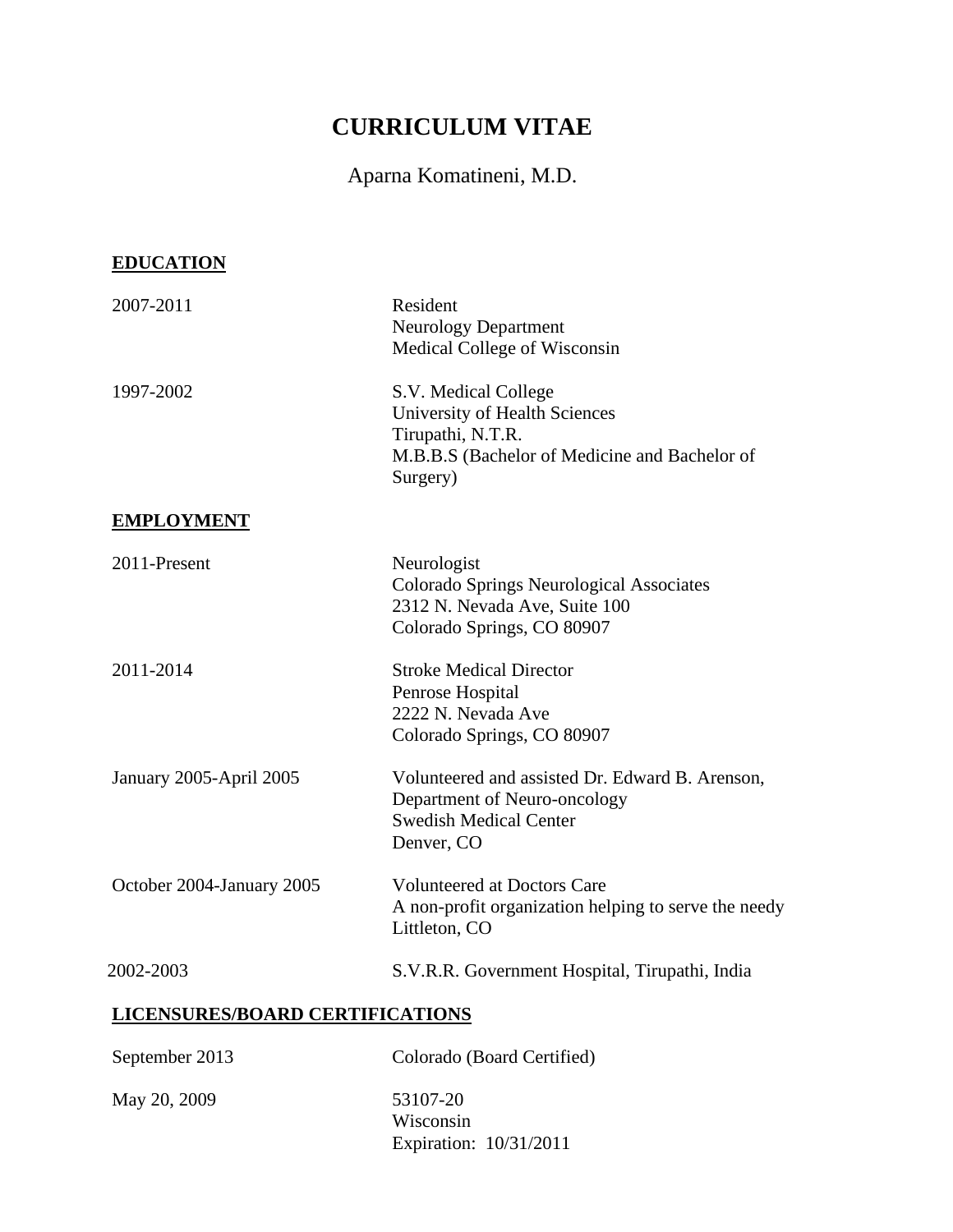#### **HONORS AND AWARDS**

- 1. Top Doctor, Colorado Springs Award: 2014, 2015, 2016, 2018, 2019, 2020
- 2. Stroke Medical Director Penrose St. Francis Hospital / Centura, 2011-2015
- 3. Wisconsin Neurological Society, Forester Award, 2009
- 4. 19<sup>th</sup> Annual MCW Research Day, Poster presentation. Finalist for New Investigator Award. Medical College of Wisconsin Research Day Poster Session, September 16, 2009
- 5. National Talent Search Scholarship awarded by National Council for Educational Research and Training (NCERT) to only to 1% in the nation, 1994-2002

#### **MEMBERSHIPS IN PROFESSIONAL AND HONARARY SOCIETIES**

| 2019-Present | El Paso Clinical Club                        |
|--------------|----------------------------------------------|
| 2011-Present | El Paso Medical Society                      |
| 2011-Present | <b>American Medical Society</b>              |
| 2008-Present | SVIN – Society for Vascular and Intervention |
|              | Neurology                                    |
| 2007-Present | AAN – American Academy of Neurology          |

#### **PUBLICATIONS**

- 1. **Komatineni A,** Pandya D, Kalia JS, Wolfe T, Zaidat, O.O. ECASS III VS endovascular Therapy in 3-4.5 hours.
- 2. **Komatineni A,** Kalia JS, Srivatsal S, Kabbani M, Wolfe T, Hussain S, Zaidat, O.O. (2009) How Common is Vertebral Artery Origin Stenosis In Hospitalized Patients Admitted with Ischemic Stroke? A CT Angiography Study, American Academy of Neurology –  $61<sup>st</sup>$  Annual Meeting – April 25-May 5, 2009, Seattle, WA.
- 3. **Komatineni A,** Kalia JS, Hussain S, Wolfe S, Pandya D, Srivatsal, Lynch J. Fitzsimmons BF, Zaidat, O.O. (2008) How Common is Vertebral Artery Origin Stenosis in Hospitalized Patients Admitted with Ischemic Stroke? CT Angiography Study Society of Vascular and Interventional Neurology  $-2<sup>nd</sup>$ Annual Meeting 2008 – October 23-25, 2008, Miami, FL.
- 4. Kalia JS, Hussain S, Wolfe T, Pandya D, Srivastal S, **Komatineni A,** Lynch J, Fitzsimmons BF, Zaidat, O.O. (2008) Prevalence of Intracranial arterial stenosis on CT Angiography in Ischemic Stroke Admitted in Last year. Society of Vascular and Interventional Neurology  $-2<sup>nd</sup>$  Annual Meeting 2008 – October 23-25, 2008, Miami, FL.
- 5. Hussain S, Fitzsimmons BF, Lynch J, Srivtsal S, **Komatineni A,** Kalia JS, Dhruvil P, Zaidat, O.O. (2008) Long-term Clinical and Angiographic Outcomes with the Wingspan Stent for 50-99% Intracranial Stenosis. Society of Vascular